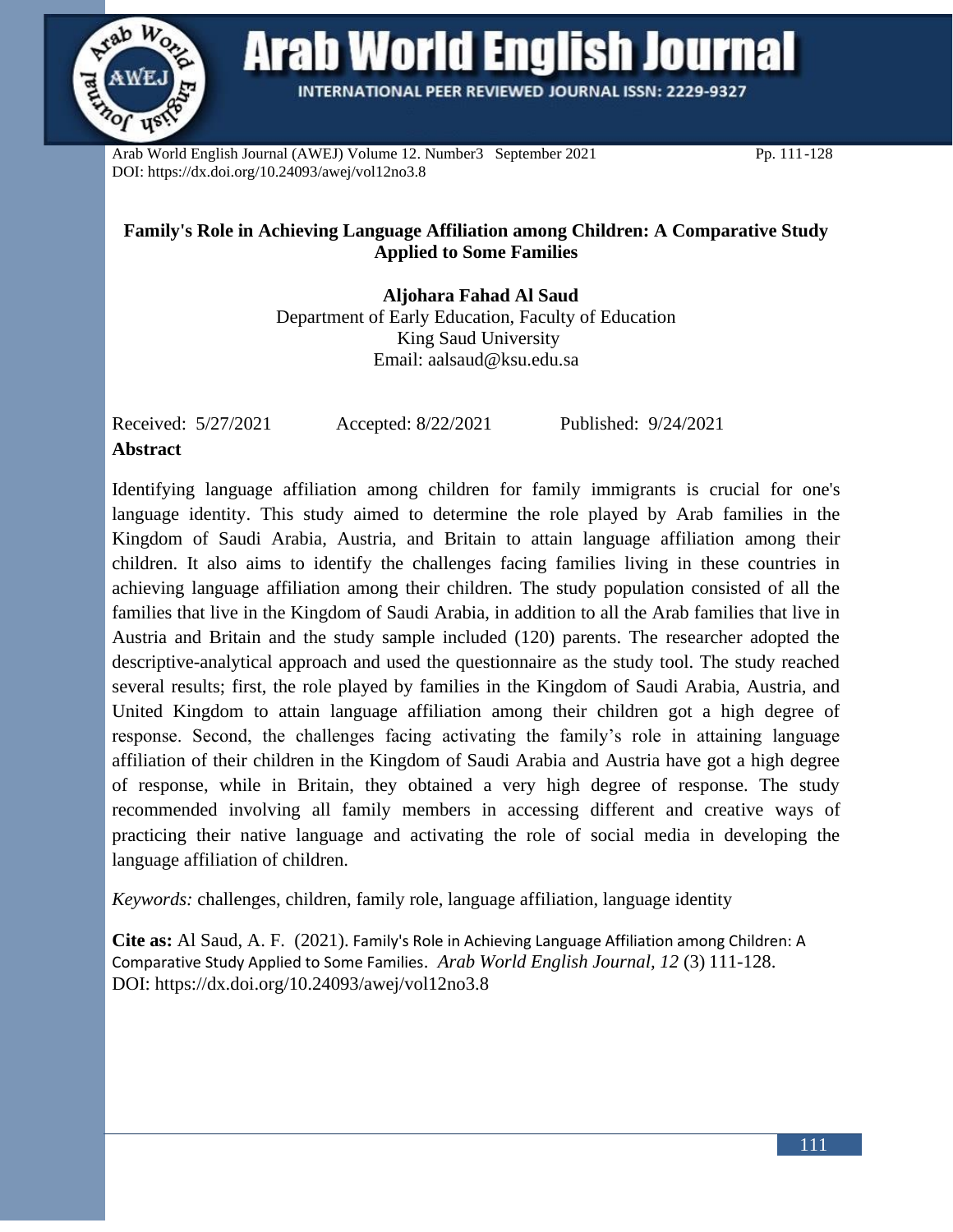### **Introduction**

The family is the first nucleus of socialization, the first future of the child, and responsible for their normal social upbringing. The family devotes to providing a child with standards, behaviors and language that help facilitate communication. It can therefore be said that the family contributes to a prominent and pivotal role in the mental, social and linguistic development of children, especially at an early age. Children are born with instincts to obtain social experience, knowledge, and behavior. This could be indicated when receiving first lessons in social/humanitarian relations from their family in general and from their parents. This would contribute to their balanced personality, forming of their consciousness and awareness of themselves and their social surroundings, thereby ensuring positive communication with others and adapting to them according to positive mutual relations (Halawa, 2011).

Therefore, it can be said that the family is one of the most important institutions of socialization and the most potent group influencing the behavior of the individual in which s/he receives the ABCs behavior. It is the most appropriate social institution to initiate the socialization process; it takes the primary responsibility for bringing up children during the first years of their lives. It is also a distinct nature in social construction and determines the position of children in their subculture which affects social upbringing in the later stages of their lives and prepares and sends them to institutions and social systems (Muhammad, 2012).

Language is a successful means of communication between individuals and groups, through which ideas and feelings are communicated from one individual to another and from one group to another. The language has clear and specific meanings in the society in which it is delivered (Hamida, 2010).

Many factors are affecting linguistic development and vocabulary of children, and family factor comes at the forefront of those factors (Das & Priya, 2017). The family undoubtedly plays a prominent role in establishing the linguistic bases of children from an early age. Children benefit significantly from the linguistic richness and linguistic knowledge that parents give them at home (Tamis-lemonda & Rodriguez, 2009).

Hence, it can be said that what children need to develop their language skills is to provide opportunities to communicate with others and adults' assistance to practice and try out the language (Hamida, 2010). This prompted many researchers to assert that the family played a pivotal role in developing children's vocabulary. Family is the first communication channel on which children depend for expressing their thoughts through using the language (Cole, 2008).

Linguistic development is considered one of the social areas reflected in the psychological orientation of the creation of interpersonal social relationships, whether by using writing or speaking patterns. This is what Jin (2015) points out that linguistic development arises within human social relations. It is handled by semantic symbols such as the use of written or spoken language. In this way, it can be said that linguistic development is based on the interpersonal psychological pattern that is reflected through social relationships based on their use of a particular language with each other.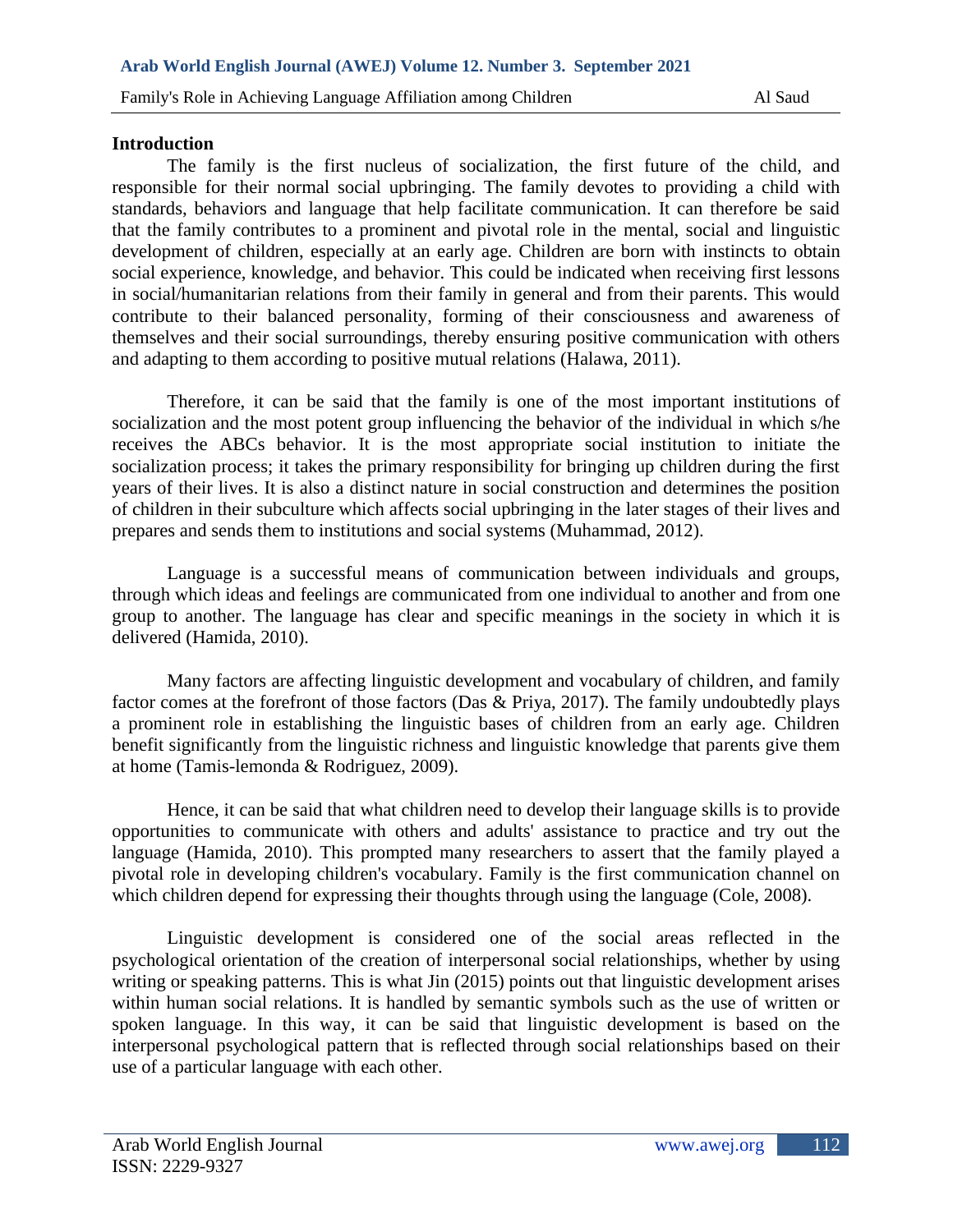Language is defined as the systematic, structured means by which symbols and meanings are arranged in a specific way to serve the objectives of the communication process (Das & Priya, 2017). Altaie (2009) defines language as "a set of phoneme traditions inherited by the linguistic community from its ancestors, so it adheres to it, meaning that the individual who speaks the language of the society in which he grew up uses its sounds, formulas, vocabulary and composition according to certain usage rules of the language"(p.199). For the current study aims, language is the primary means of communication and transmission of ideas between the family and children through the use of signifiers and symbols with clear and specific meanings, regardless of the environment, be Arab or foreign.

Language affiliation is a term usually used to indicate a personal sense of belonging to a language (Chung, 2014). Language affiliation can also be defined as that identity or attachment which an individual feels toward a language regardless of whether s/he really belongs to the social group in which it is spoken (Caine, 2008). The researcher considers it as a form of connection between children and their native language that helps to maintain their own language identity, which distinguishes them from others.

The term role is defined as "a socially expected behavior pattern usually determined by an individual's status in a particular society" (Merriam-Webster Dictionary, 2020, para. 2). For the current study aim, the role is defined by the author as "the characteristics associated with the behavior of one or a group of individuals in a particular societal context". The role theory can also be relied upon as one of the means that allows the individual to represent the relationship between their language affiliation and their role as a member of their family as a more comprehensive position or role in a specific social situation outside the family. This is what Mead pointed out (2013) when he emphasized that role theory is used with interactive approaches to facilitate the formation of a close link between an individual's independent identity and their societal role according to subjective characteristics that entail individual's perceptual self-representation. Those characteristics include language affiliation and roles that exist within the environment of various families. These personal characteristics are also a social product whose significance stems from social interactions, provided that these characteristics reflect the societal roles that follow a hierarchical pattern differently from one individual to another according to the context and the social situation in which they exist.

Dean-El (2019) also emphasizes that role theory can be addressed through five directions, including functional role theory, role theory from the perspective of symbolic interaction, structural role theory, organizational role theory, as well as cognitive role theory. These five approaches help researchers focus on the different interactions between individuals at the organizational and social levels (Dean-El, 2019).

According to Bou Raad, Hallit, Iskandar, Zeenny, and Salameh (2017), the dimensions of the role theory are represented in the role, aspirations, and reaction of behavior. They emphasized that the role theory includes three basic dimensions: (1) the role which includes behaviors of characteristics that are associated with a specific social position, (2) aspirations that include different customs, beliefs, and preferences, and (3) reaction of behavior which includes the positive and negative reaction that arises as a result of the emergence of specific behavior.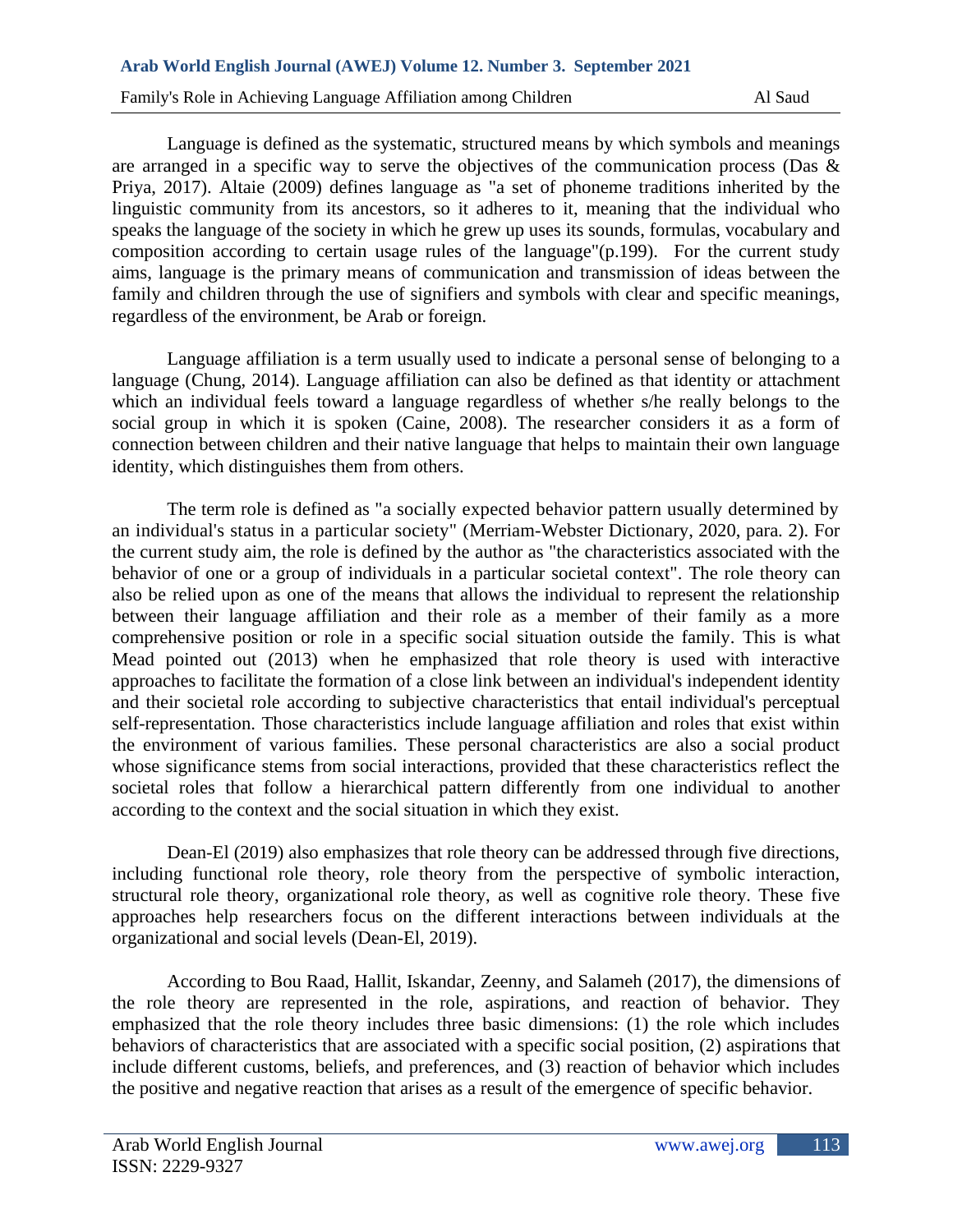The family is the first institution of socialization to which the individual belongs. Therefore, it has a great role in providing the individual with many language skills and developing children's interest in the language the family speaks.

The main problem begins when the family decides to move to a foreign country that requires leaving what is familiar and moving to a new culture with a new language (Rovira, 2008). This is the reason that lies behind the emergence of the term "language affiliation", meaning the original language spoken by the family in which the children grew up, or that language spoken by the native community of that family (Ng, 2017).

Thus, the term linguistic inheritance and linguistic affiliation have become synonymous with the single term "native/mother tongue MT" of immigrant families (Figueiredo, 2017, p. 61). Immigrant or expatriate families who live in countries that speak different languages face many challenges, especially at the levels of growing up their children. Indeed, this is the result of the host country's dominant language over the MT of immigrant families (Rovira, 2008).

Hence, there have been many calls that have emphasized the necessity to support native/mother language for immigrant groups to maintain it from foreign language domination (Mattheoudakis, Chatzidaki, Maligkoudi & Aghathopoulou, 2016). The researcher believes that such support for the MT and maintenance of language affiliation is primarily the responsibility of the family that should contribute to a prominent role in promoting the identity and language affiliation of children.

The importance of the current study is highlighted by the vital role of the family in society as it is responsible for the social, cognitive, emotional and language upbringing of children. It derives significance from the importance of achieving language affiliation as it is one of the most important mechanisms through which Arabic language can be maintained and thereby enhancing Arab children's identity, especially in foreign countries. This study is considered as an addition to the literature, especially in light of the lack of studies that targeted Arab immigrants. The current study aimed at addressing this issue, contributing to helping educational decision-makers in identifying the vital role that the family can contribute in establishing the children's language affiliation. Cooperation between academic institutions and home environments is thus strengthened in this area. At the same time, it will help those who are in charge of designing training programs and linguistic intervention programs in identifying the role that families can contribute to the achievement of language affiliation. Reliance on the principle of comparing the family's role in Arab society with that of the Arab family in foreign communities would help provide accurate indications of the effects of spatial, cultural, and linguistic differences on the children's language affiliation.

Based on the research gap in the current study, as well as the absence of studies that aimed at comparing the role of the family in the Arab community and the role of the Arab family in foreign societies concerning achieving language affiliation, the current problem of the study can be crystallized in determining the role of the family in Saudi Arabia, Austria, and Britain in achieving language affiliation of their children.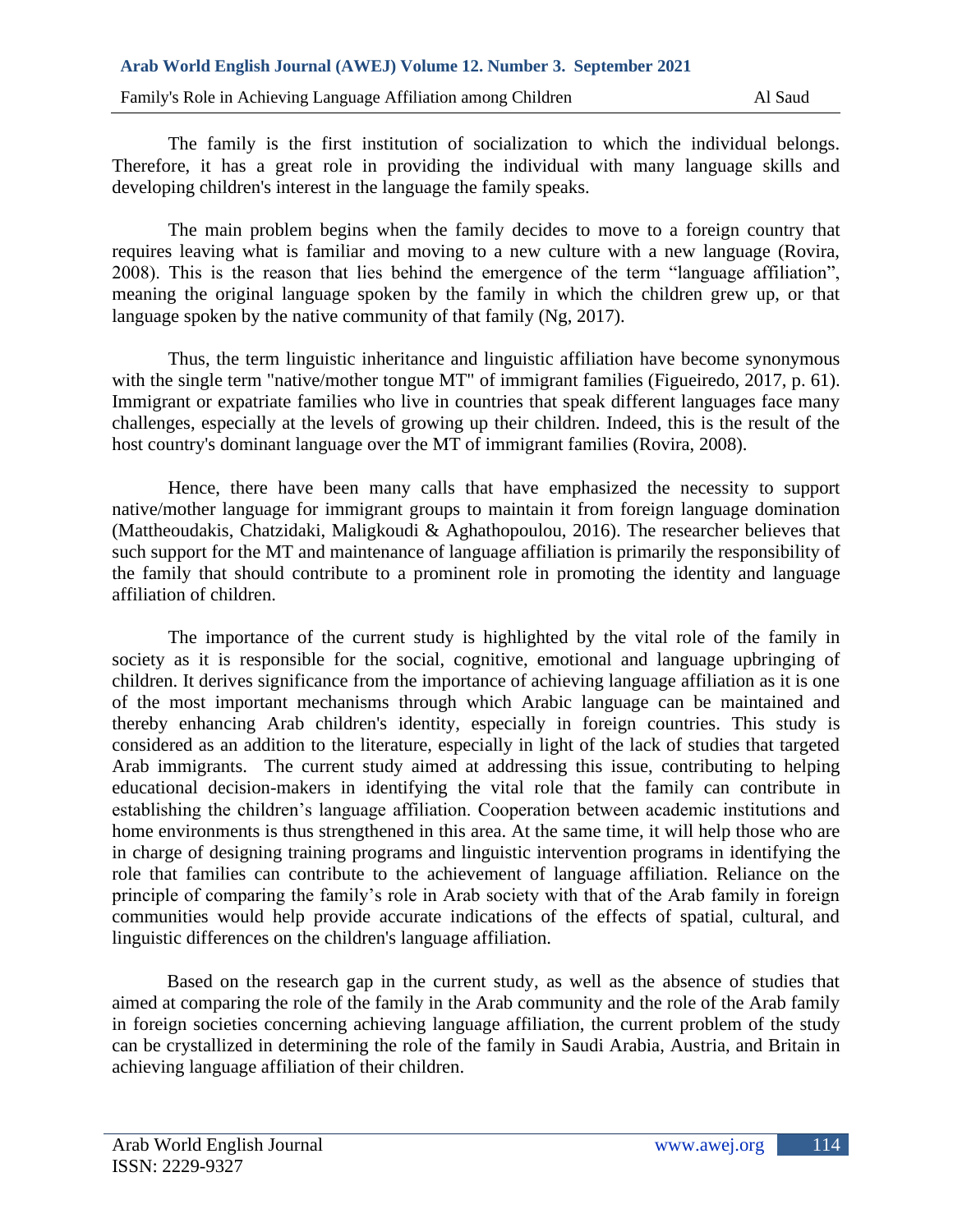The central research question of the current study is: What is the role of the family in achieving the language affiliation of its children? From this main research question arise several sub-questions that can be reviewed as follows:

- What is the Arab families' role in Saudi Arabia, Austria, and Britain in achieving their children' language affiliation?
- What are the challenges facing families in the Kingdom of Saudi Arabia, Austria, and Britain in achieving the language affiliation of their children?

# **Literature Review**

# *Family as a Concept*

The family is a term that includes a wide range of definitions and concepts, the most prominent of these concepts are the following: Saleh (2014) defined the family as "a social group of individuals who are bound together by the bond of marriage, blood, or adoption, and they often share common customs and interact together according to the social roles defined by society" (p. 199). Dabla (2015) also defined the family as "a social system consisting of at least one spouse with or without children, as it may extend to other individuals, whose members share specific relationships and include different functions for each role within this system" (p. 30). From the preceding, it can be concluded that the family is considered a social environment built on structured foundations that involve the presence of elements such as parents, children and peers; each of them shares a range of rights and obligations.

# *Arab families in Saudi Arabia, Austria, and the United Kingdom*

Unlike most other countries, the family in KSA is characterized by close family bonding and parenting of their children to maintain that bonding. This is attained in a coherent system of good customs, traditions, values and virtues. This is what Caldwell (2013) pointed out that the Saudi family system is based on family bonding, and adherence to traditions and customs, and urging to pay attention to the religious aspect. The Saudi family is based on moral values and virtues that include honor, respect for others, generosity, honesty, humility, and dedication. Therefore, the loyalty of the individual to his/her family in the KSA exceeds his/her loyalty to any other societal commitment. The Saudi family is working hard to ensure that children abide by social norms, as well as on raising children to sacrifice all precious things for the sake of family unity and harmony.

Ibn Nafi (2018) has emphasized that the history of the Arabs in the United Kingdom, in particular England, dates back to 1945, when the Arab-Israeli conflict broke for the first time. England was one of the countries that most refugee Palestinian families immigrated to after establishing the State of Israel was released. Afterwards, the decades from the 1960s to the 1990s have seen many immigrants from Arab families of countries such as Yemen, Morocco, Sudan, Syria, and Iraq. It is said that Arab families in the UK are very interested in sending their children to learn in Arab schools and educational institutions on weekends to ensure that their children can speak and write well in Arabic and also to guarantee that they have the opportunity to engage in an educational and social Arab environment. This is an attempt by Arab families in the UK to help their children to maintain their culture, religious beliefs and identity, which are primarily associated with Arabic, the language of Islam and the Holy Quran.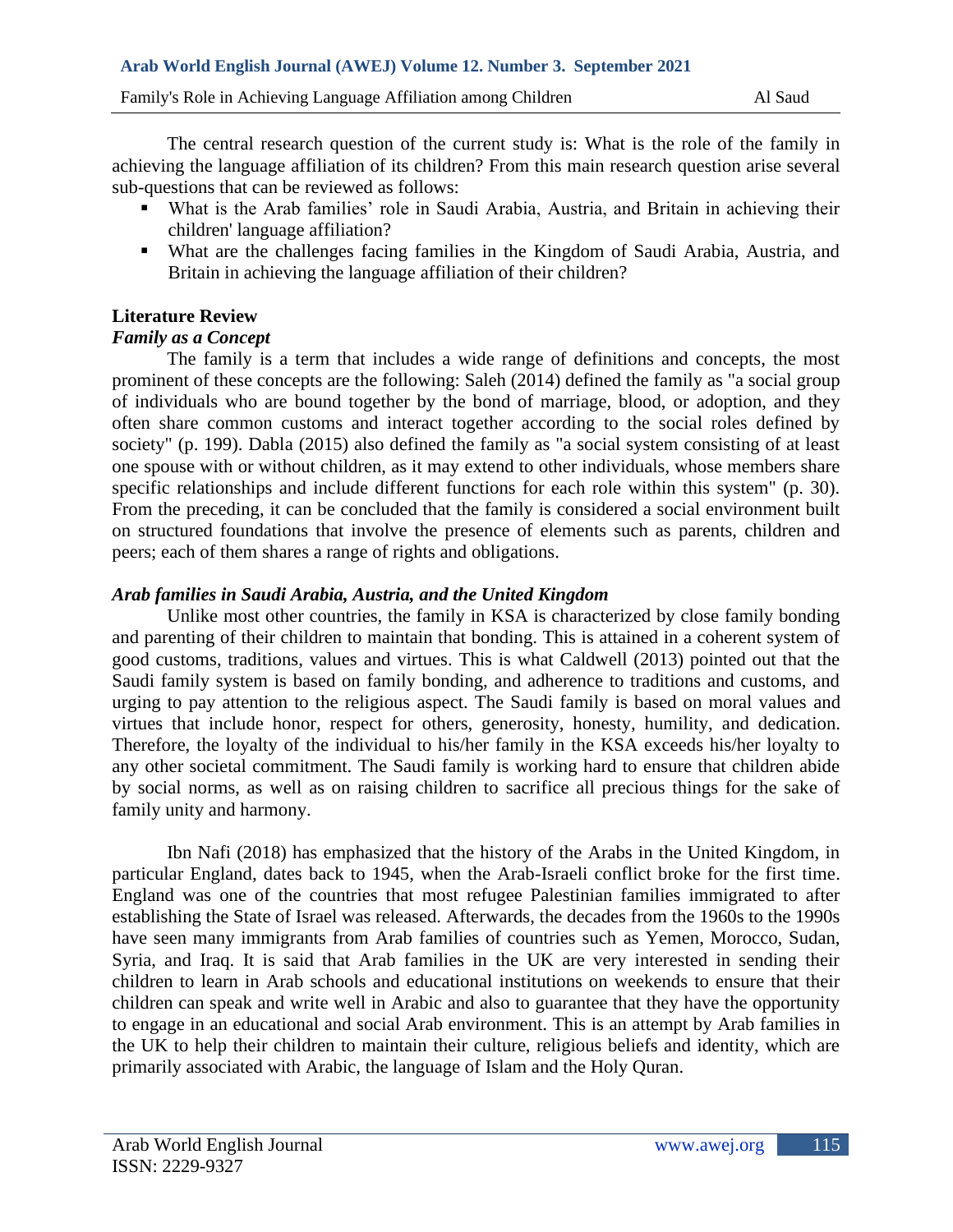There are many Arab families in Austria, a large part of which represents all immigrant families due to the conflict in their country of origin, which makes them face housing and living difficulties in Austria. In this regard, Alhashimy (2017) argued that in recent years several thousand people who fled from the scourge of war and who speak Arabic mainly came to Austria. The majority of these people live specifically in Vienna. Still, many of them live in inadequate housing conditions or in very high-priced housing due to the lack of necessary information on the real estate market and the rental laws in the State of Austria.

# *The Family Role in Achieving Language Affiliation*

The language affiliation of an individual is achieved within the family first. The family is the primary factor in helping the child to interact with others and preserve his mother tongue at the same time. Hancock (2014) pointed out that the family has a significant role in promoting the children's sense of belonging to their native language. This is reflected in what the members of families belonging to minority groups within different societies do. Those families strive to deepen the language affiliation of their children from an early age through focusing their attention on the essential identity of the child and teaching them all issues related to this identity feature, such as language. For example, an individual may live in a community that speaks a specific language and to ensure their language affiliation is not affected, they grew up their children at home to maintain their mother tongue and interact with the outer community in their language. Therefore, the result is that the child grows up and can speak more than one language, ensuring that their MT is still maintained MT, and language affiliation is thus attained.

Many studies have focused on family roles in increasing children's interest in the language. Zetun's (2012) Study indicated that parents' efforts to strengthen and correct their Arabic language would improve language competency. One reason is that children learn from their parents and deliberately imitate their behaviors and attitudes. Parents must therefore pronounce words orrectly, avoid using loan words that have no origin in the language and use classical Arabic as much as possible. While Mosty, Lefever and Ragnarsdóttir's (2013) study indicated that native language communication helps in learning the language and helps parents on informed-decision on what and how to use the native language.

Thus, the official website of the United States Department of Education (2019) indicates the importance of playing the family role in achieving language affiliation, which depends on the family members doing all of the following:

- 1. To use the MT at home all the time by conversing with children in the family's native language.
- 2. To tell stories and tales and to perform simple songs in the MT that contains expressions corresponded to the folklore of that language.
- 3. To address the heritage and culture associated with the language and relate them to books and literature concerned in this field.
- 4. To attend events involving different families speaking the same language to ensure the child interacts with other people outside the family who can share the same culture and language heritage.
- 5. To speak with children in the MT, even if they reach the childhood stage.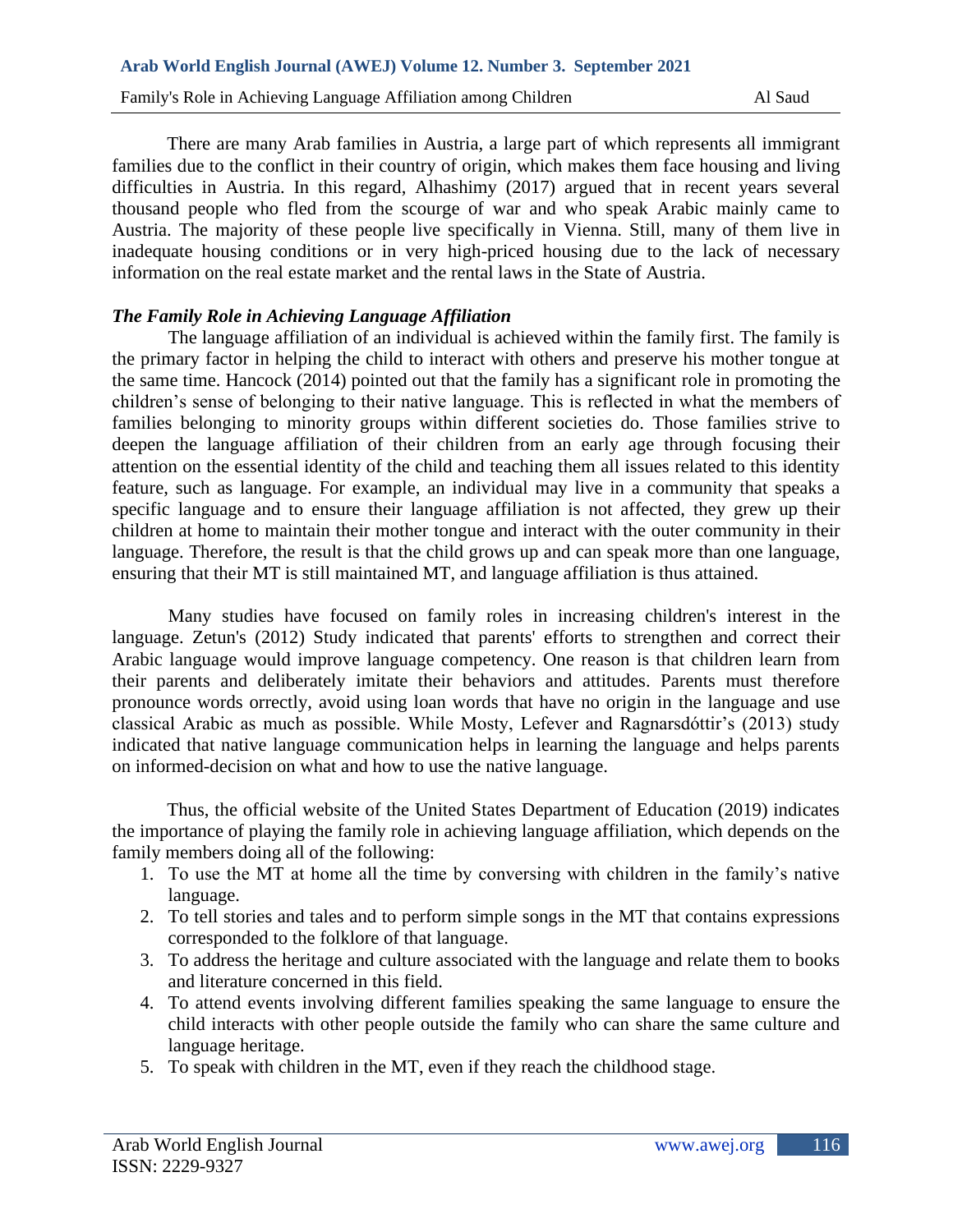From the above, it can be concluded that language affiliation is one of the tasks that the family is required to undertake. This stems from the importance of the individual's adherence to his/her MT despite being in different environments that speak other languages. For this reason, to instill language affiliation in their children, the family should take several steps: (1) to communicate with children in the MT during childhood and even after reaching puberty, (2) to address the heritage and culture of the language origin, (3) to tell stories and songs in MT by parents, and to attend cultural events where people speak the native language and share the same cultural characteristics.

# *The Importance of Language Affiliation*

The importance of language affiliation lies in strengthening child's racial and cultural roots, thereby preserving their original mentality of drifting towards what might make their native culture disappears. As Steinicke, Walder, Loffler, and Beismann (2001) argued that language affiliation significantly contributes to the process of improving how an individual builds the foundations of social coexistence with the environment to which s/he belongs. This could be attained by what language affiliation provides the individual with ways of assessing social identity and thus enhancing the structure of racial and artistic heritage in general.

From the above, it can be concluded that language affiliation is a critical area, and that importance is represented in both enhancing the ability to own more than one language in addition to the original one, and establishing an individual's identity culturally, and raising motivation rates to maintain the language.

## *Obstacles to Achieving Linguistic Affiliation*

The individual's language affiliation begins to diminish or be lost when s/he moves to a social and cultural environment that is different from what s/he is used. Thus, it can be said that the challenges to achieving language affiliation are divided into racial, political, and economic obstacles. Other challenges include family, social and educational problems, and challenges that caused by various conflicts and occupation patterns. There are many obstacles that may prevent the family from playing its role in achieving language affiliation for their children. Zaitoun (2012) indicated that there are two challenges facing the family's efforts to enrich the children's language; internal and external changes. Internal challenges that occur within the family such as the weakness of the parents' Arabic language, parents enrollment of their children in foreign schools and universities, the existence of a foreign maid at home and her language on the children. External challenges that occur outside the family include poor Arabic performance in schools, the use of the slang language in environments surrounding children, the use of a hybrid language in modern means of communication (which is a mixture of slang, classical and foreign Arabic language) and the spread of slang-dialect media.

# *Previous Studies*

Taha (2010) examined the impact of the relationship between the family and the school in developing children's Arabic skills and the effect of the relationship between having an appropriate school environment and providing libraries in developing children's language skills. The study population was composed of the primary schools, families of some of these schools, and families of preschool students in the Locality of Jabal Awliya in Khartoum. The sample study included 50 individuals. The researcher adopted the descriptive-analytical approach and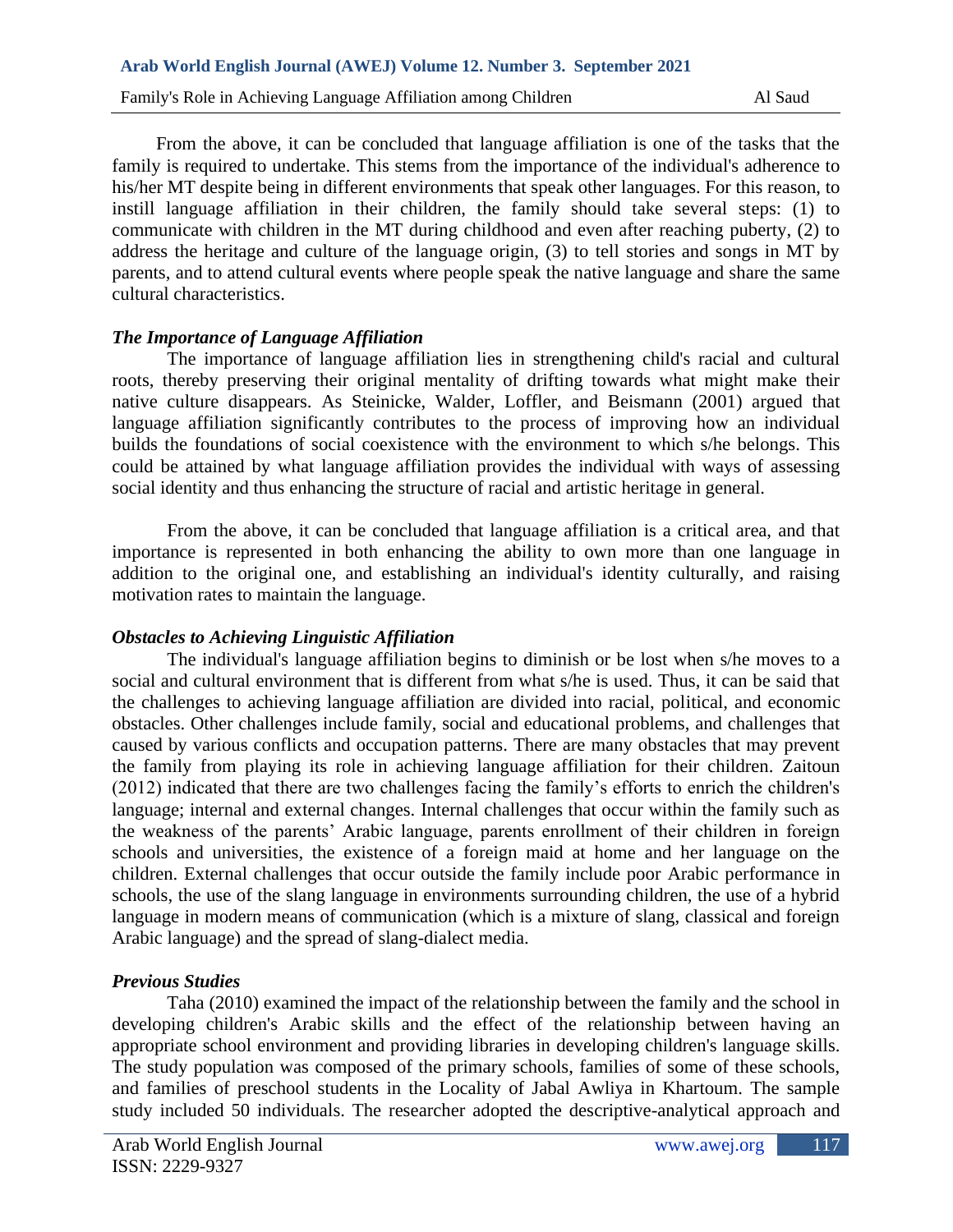Family's Role in Achieving Language Affiliation among Children Al Saud Al Saud

used the questionnaire as a tool for the study. Results showed that family and school have significantly developed the children's Arabic skills since family provided a child with a stable family atmosphere that meets all their needs. Other reasons were (1) adopting the optimal way in growing up the child and assisting them with homework, (2) the existence of an appropriate study environment, and (3) the availability of qualified teachers and libraries that contribute to developing children's Arabic language skills. Similarly, Zaitoun (2012) explored the effect of strengthening parents' Arabic and correcting errors for their children. The study also examined the challenges that hindered family's efforts in enriching their children's language, adopting the documentary approach. The major findings obtained from this study were the significant effect of parents ' assistance for developing Arabic for their children by correcting errors they committed. It was observed that the children learned from them and deliberately imitated their behaviors and attitudes. It is recommended that parents must pronounce the words correctly, and avoid using loan words that have no root in the language, do not use foreign terms in Arabic speech, and use the modern standard Arabic as much as possible. Parents should also familiarize themselves with reading and writing to persuade their children about it and encourage them to read and write. The challenges facing the family's efforts to enrich the children's language were: internal and external changes.

To study the impact of diglossia on family and community, Jubara (2013) looked into the most critical linguistic problems facing society and family in the Arab world and identified the linguistic component that affects students. The researcher used the documentary approach as a methodology for the study. Findings revealed that the most critical linguistic problems facing society and the family in the Arab world were Arabic diglossic features, which means the use of two linguistic varieties by individuals in a single linguistic environment or the rival between a written literary language and a common slang language in linguistic use. Concerning the levels of linguistic components that affect the student was the phonemic level. The language was affected by speakers' tongues in some of the letters sounds because both the family and the community pronounce letters in a particular way and the child listens to them and pronounces them incorrectly. Another linguistic component was the morphological level such as grammatical rules and the syntactic level.

Tatar (2015) investigated the linguistic strategies and identities used by parents in Turkish-American immigrant families about maintaining the native language and cultural identity of their children. Tatar (2015) also examined the attitudes of parents and their children about the Turkish language as the original language. The study population consisted of members of one Turkish-American immigrant family resided in Pennsylvania, and the study sample included five members of a Turkish-American immigrant family aged four to 45 years. The study used a qualitative case study approach that used personal interviews to collect data for the study. Results found that there was a high degree of appreciation, appraisal, and positive attitudes among parents and children of Turkish-American immigrant families towards the Turkish language as the native language. There seemed to be a vital role of visiting the homeland in developing the children's native language. Parents played a significant role in the development and maintenance of their children's native language and cultural identity by holding talks in Turkish, not English, continuously visiting Turkey, and teaching children to speak Turkish at home while they were in Turkey to enhance their proficiency in Turkish speaking. Challenges related to facilitating learning of native language and maintaining cultural identity include a lack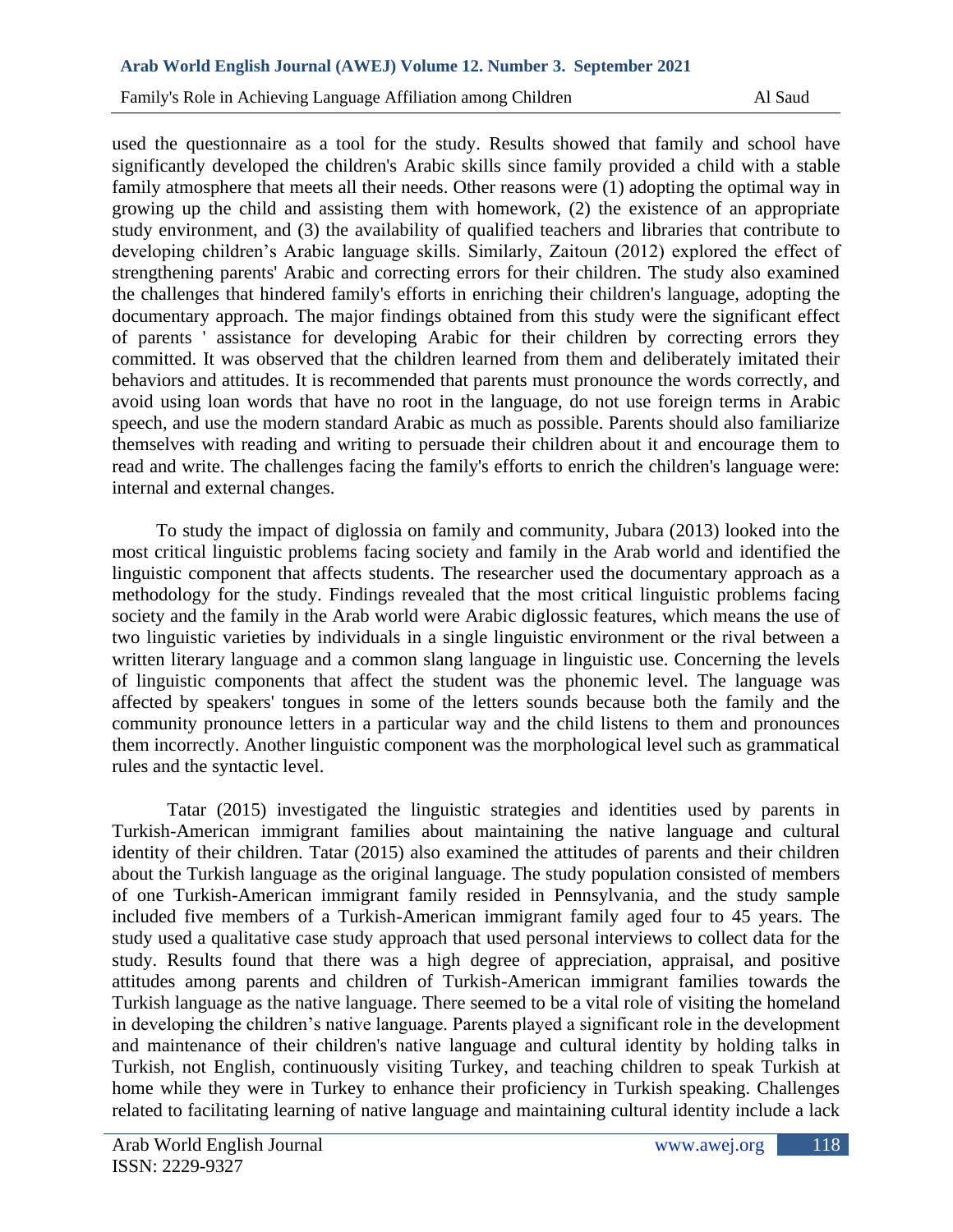of school support, a lack of communication within the immigrant community, and a lack of time for parents to communicate with children and speak with them in Turkish to maintain the native language and Turkish cultural identity within American society.

Al-Jumaily (2015) explored factors that might lead to the loss of Arabic as a native language of Arab immigrants, and to reveal who is responsible for maintaining the children's original language from parents, schools and governments. The researcher relied on the documentary approach based on the review of previous literature on the loss of the native Arabic language of Arab immigrants and who are responsible for maintaining the original language of children. Results showed that the children's growing up in a foreign environment helps them speak a language other than their native language but gradually makes them lose their native language. The lack of opportunities for children to learn the native language will lead to loss of culture, linguistics, and self-identity. The child's development at home and school environment based on appreciation and bilingual strengthening help maintain the native language and enhance cultural identity.

Cunningham and King (2018) aimed to identify some characteristics related to language, ethnic origins, and affiliation for children from families where one or both parents are foreign speakers in a non-English language, while the children are native speakers of the Malaysian language. The study population was composed of children and their parents from New Zealand families residing in Christchurch, and the sample study included (23) teenagers, (28) parents. The study used the qualitative approach based on personal interviews that were conducted with the study participants. Findings showed that about 83.9% of the population of Christchurch belongs to Europe, and 7.9% of the population belongs to Asian origins. Factors related to the self-perceived proficiency of teenagers in the minority language and their perceptions of their race whether of Asian or European roots and the original culture associated with how teenagers choose to use the minority language.

Clycq et al.,  $(2021)$  investigated how 5-6<sup>th</sup> year children of Moroccan origin and Belgium natives view language identity and how teachers could have played a pivotal role in enhancing language identity. The authors constructed a survey and administered it to the children's parents. Results showed that Moroccan students belonged more to European language identity than children with Flemish identity. However, Belgium's native children identify more strongly with Flemish than with European identity. This indicates that immigrant children were alienated from their identity due to acculturation and long division and the absence of their mother tongue Arabic.

It seems that there is no single study that investigated the role of family in achieving language affiliation of children in the context of Arab families in Saudi Arabia, Austria, and Britain. Therefore, the current study attempts to tackle this issue by surveying some Arab families living inside Arab countries (i.e. Saudi Arabia) and living overseas (Austria and UK). The justification of choosing such countries lies in that families in Saudi Arabia face almost similar challenges in maintaining Arabic as those families who live abroad due to the outspread of international schools where foreign instructors are involved in teaching kids. Besides, these families adopt foreign nannies to grow up their kids where they have zero background of Arabic.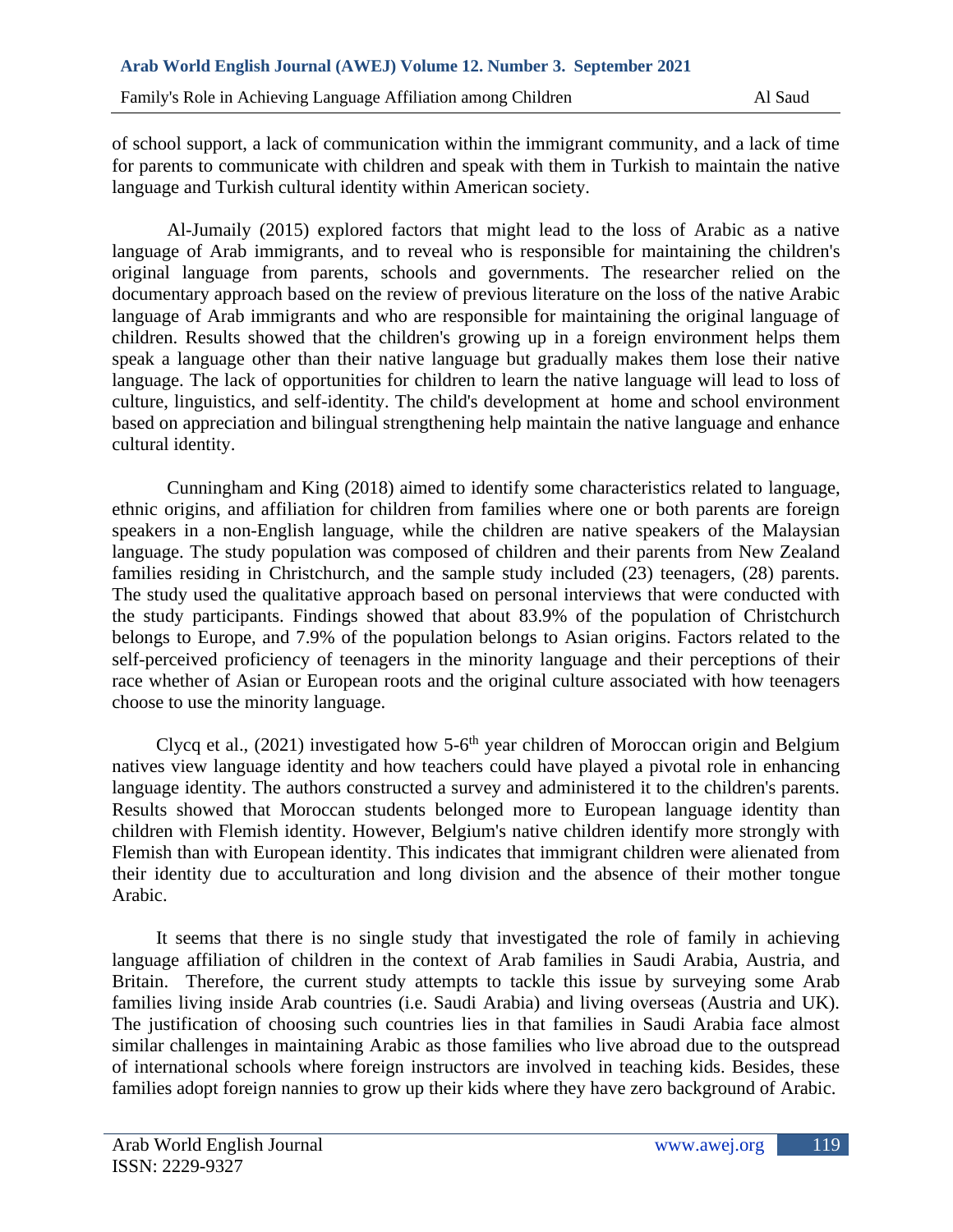## **Methods**

## *Research Design*

The author used the descriptive-analytical approach, which Saati (2014) defines as "a form of structured scientific analysis and interpretation, to describe a specific phenomenon or problem and portray it quantitatively and qualitatively by collecting, analyzing data and subject it to study" (p. 93).

# *Participants*

The sample of the study included 120 parents of those families living in Saudi Arabia, as well as Arab families living in Austria and Britain who were randomly selected. A survey has been administered to 120 families living in Saudi Arabia, Austria, and UK. One hundred nine (90.83%) respondents were obtained.

The participants of the current study were composed of 120 Arab parents who were living in Saudi Arabia, Britain, and Austria. The author chose Saudi Arabia because she felt that Arabic is experiencing a challenge to be lost and children do not think language identity due to the effect of studying in international schools where the medium of communication is English. Further, families adopt foreign nannies to bring up their kids at home, and this would affect their mother tongue Arabic. UK and Austria were selected because both countries have a large Saudi and Arab community. More than 180 questionnaires were circulated for many families, but 120 families responded to it. Table 1 summarizes frequency and percentage of those who responded to the questionnaire.

| . .<br>By country | Frequency | $\%$   |
|-------------------|-----------|--------|
| Saudi Arabia      | 52        | 47.7   |
|                   |           | $\%$   |
| Austria           | 29        | 26.6%  |
| <b>Britain</b>    | 28        | 25.7%  |
| Total             | 109       | 100.0% |

Table 1. *Distribution of participants by country*

It is evident from Table one that the number of distributed questionnaires was (120), while the received responses were (109) with (90.83%), which is quite good. Table one indicates how respondents were distributed as per country, Table two depicts the educational level of the participants, Table three distribution by family member, and Table four distribution by country, economic and social status

Table 2. *Distribution of participants by educational level*

| Educational<br>level | iteration/<br>Percentage | Country      |         |                |       |
|----------------------|--------------------------|--------------|---------|----------------|-------|
|                      |                          | Saudi Arabia | Austria | <b>Britain</b> | Total |
| Bachelor or less     | <b>Iteration</b>         | 36           | 16      |                | 61    |
|                      | $\%$                     | 69.2%        | 55.2%   | 32.1%          | 56.0% |
| Postgraduate         | <b>Iteration</b>         | 13           | 13      | 19             | 48    |
|                      | $\%$                     | 30.8%        | 44.8%   | 67.9%          | 44.0% |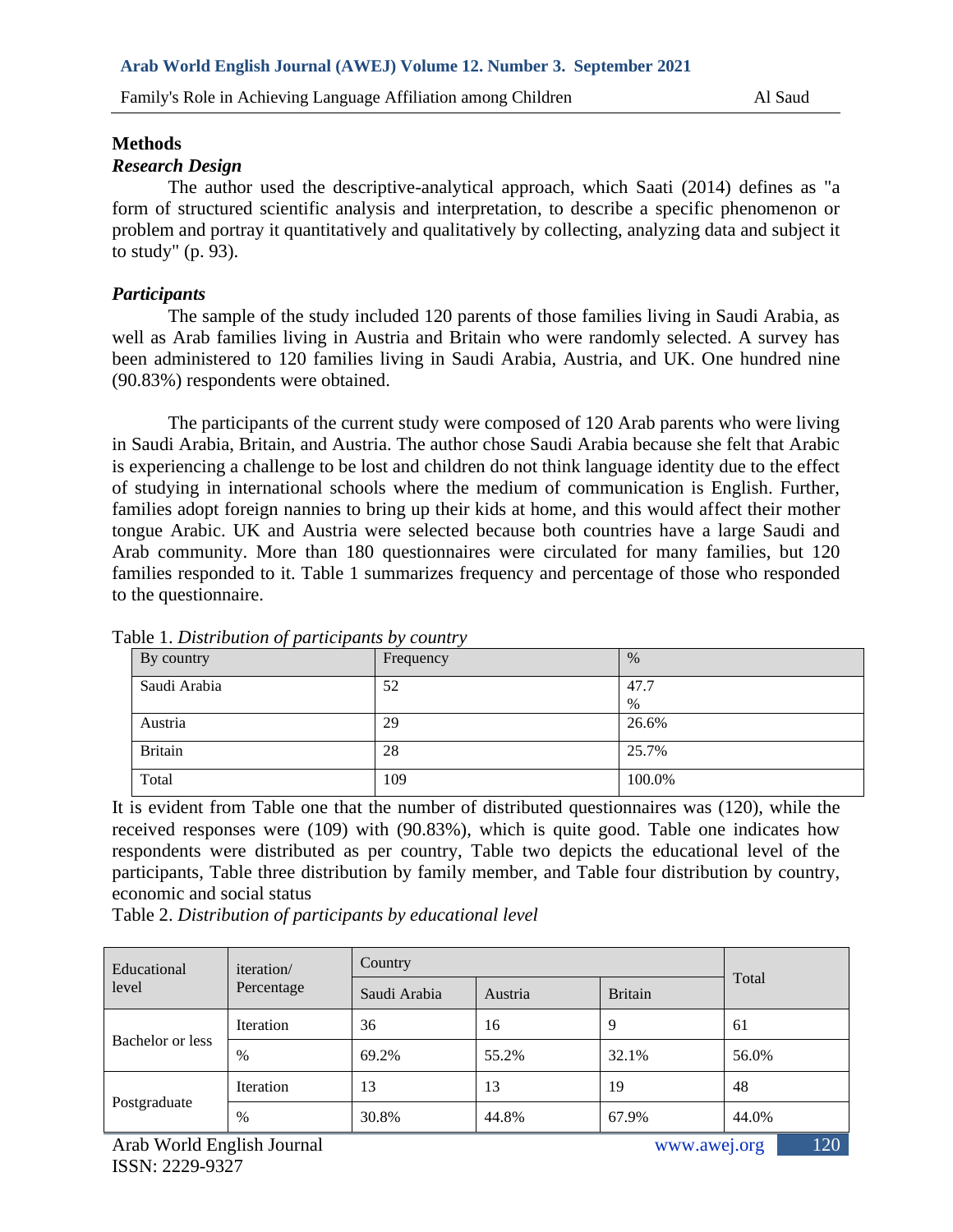| Total | Iteration | 52    | 29    | 28    | 109    |
|-------|-----------|-------|-------|-------|--------|
|       | %         | 47.7% | 26.6% | 25.7% | 100.0% |

Family's Role in Achieving Language Affiliation among Children Al Saud Al Saud

Table two shows that the largest percentage of participants distribution by educational level is (%56) representing (Bachelor or less), followed by (%44) representing (postgraduate).

| Family member number  | <i>iteration</i><br>Percentage | Saudi<br>Arabia | Austria      | <b>Britain</b> | Total  |
|-----------------------|--------------------------------|-----------------|--------------|----------------|--------|
|                       | Iteration                      | ⇁               | 19           | 20             | 46     |
| Less than 4           | $\%$                           | 13.5%           | 65.5%        | 71.4%          | 42.2%  |
| From 4 to less than 8 | Iteration                      | 42              | 10           | 8              | 60     |
|                       | $\frac{0}{0}$                  | 80.8%           | 34.5%        | 28.6%          | 55.0%  |
| More than 8           | Iteration                      | 3               | $\mathbf{0}$ | $\theta$       | 3      |
|                       | $\frac{0}{0}$                  | 5.8%            | $0.0\%$      | $0.0\%$        | 2.8%   |
| Total                 | Iteration                      | 52              | 29           | 28             | 109    |
|                       |                                | 47.7%           | 26.6%        | 25.7%          | 100.0% |

Table 3. *Distribution of participants by family member number*

It is observed from Table three that the largest percentage of participants distribution by family member number is (%55) representing (four to less than eight), followed by the percentage  $(\%42.2)$  representing (less than four), and in the last order  $(2.8\%)$ , which represents (more than eight).

# *Research Instruments*

The researcher designed a descriptive closed questionnaire to explore the family role in achieving language affiliation for children, administered on some families in the Kingdom, Austria and Britain. The questionnaire comprised 38 statements covering two main sections: (1) the role of the family in enhancing language affiliation and (2) challenges face families in achieving language identity. The first section consisted of three sub-sections; cognitive domain, applied domain, and value field. The questionnaire had been constructed in both English and Arabic and sent out to the parents electronically (see appendix A). They had been informed that they had the right to withdraw any time and their identities would remain anonymous.

# *Research Procedure*

After designing the questionnaire, it has been given to experts for the sake of checking reliability and validity. The panel of reviewers had given their comments on the questionnaire items and provided valuable comments on some statements which need further clarification, and some items either to be merged or removed. The author addressed the reviewers' comments and rebuilt the questionnaire as per the reviewers' comments. After that, it was designed via Google form and the link was distributed to the parents in Saudi Arabia through an international school in Riyadh where the link was sent out to the students' parents' emails. Concerning Arab families in Britain and Austria, it was sent out by Saudi cultural attaches in these countries.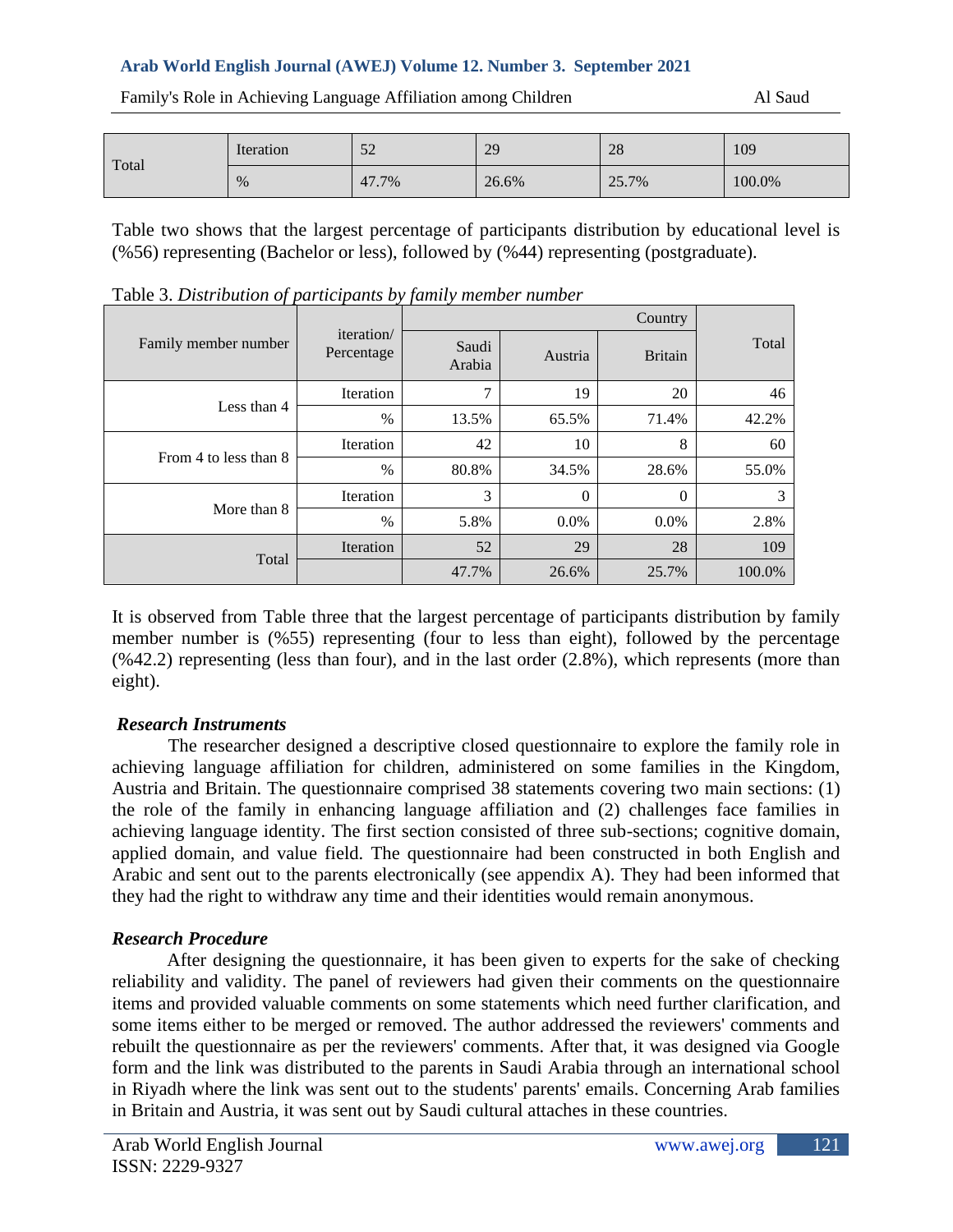# *Statistical Methods*

The data was analyzed using the Statistical Package for the Social Sciences (SPSS) and the results were extracted according to the following statistical methods: (1) frequency and percentages were used to identify the characteristics of the participants according to their demographic data, (2) means and standard deviations to calculate the means of the questionnaire statement as well as the overall scores of the sections and dimensions of the questionnaire based on the participants' responses.

# **Results**

Q1. What is the role played by families in the Kingdom of Saudi Arabia, Austria, and Britain in achieving their children's language affiliation?

To answer this question, the means and standard deviations of the dimensions of the first section were calculated as follows:

Table 4. *Means and standard deviations of the responses of the participants on the dimensions of the first section*

| Deviations      |                                       | Sample          | M    | <b>SD</b> | Response<br>degree |
|-----------------|---------------------------------------|-----------------|------|-----------|--------------------|
|                 | First dimension: The cognitive domain | Saudi<br>Arabia | 3.84 | .765      | high               |
| $\mathbf{1}$    |                                       | Austria         | 3.58 | .553      | high               |
|                 |                                       | <b>Britain</b>  | 3.62 | .439      | high               |
|                 | Second dimension: The applied domain  | Saudi<br>Arabia | 3.24 | .773      | middle             |
| $\overline{2}$  |                                       | Austria         | 2.94 | .689      | middle             |
|                 |                                       | <b>Britain</b>  | 2.96 | .632      | middle             |
|                 | Third dimension: The value domain     | Saudi<br>Arabia | 4.01 | .834      | high               |
| 3               |                                       | Austria         | 3.79 | .555      | high               |
|                 |                                       | <b>Britain</b>  | 3.81 | .633      | high               |
| Overall average |                                       | Saudi<br>Arabia | 3.69 | .718      | high               |
|                 |                                       | Austria         | 3.42 | .554      | high               |
|                 |                                       | <b>Britain</b>  | 3.45 | .513      | high               |

It is observed from Table four that the general means of the first section dimensions in Saudi Arabia obtained high degree, (*M*=3.69, *SD*=.71), indicating the homogeneity of the views of the participants in those dimensions. Furthermore, Table four shows that that means of the first section has got (high) scores, (*M*=3.42, *SD*=.554), indicating positive perceptions of the participants towards these dimensions. Concerning families in UK, results also showed that the cognitive dimensions has also obtained high (M=3.45, SD=.513), indicating the positive views of the participants toward these dimensions.

Q2. What are the challenges facing families in the Kingdom of Saudi Arabia, Austria, and Britain in achieving their children's language affiliation?

To answer this question, the means and standard deviations of the second section (challenges) were calculated as follows: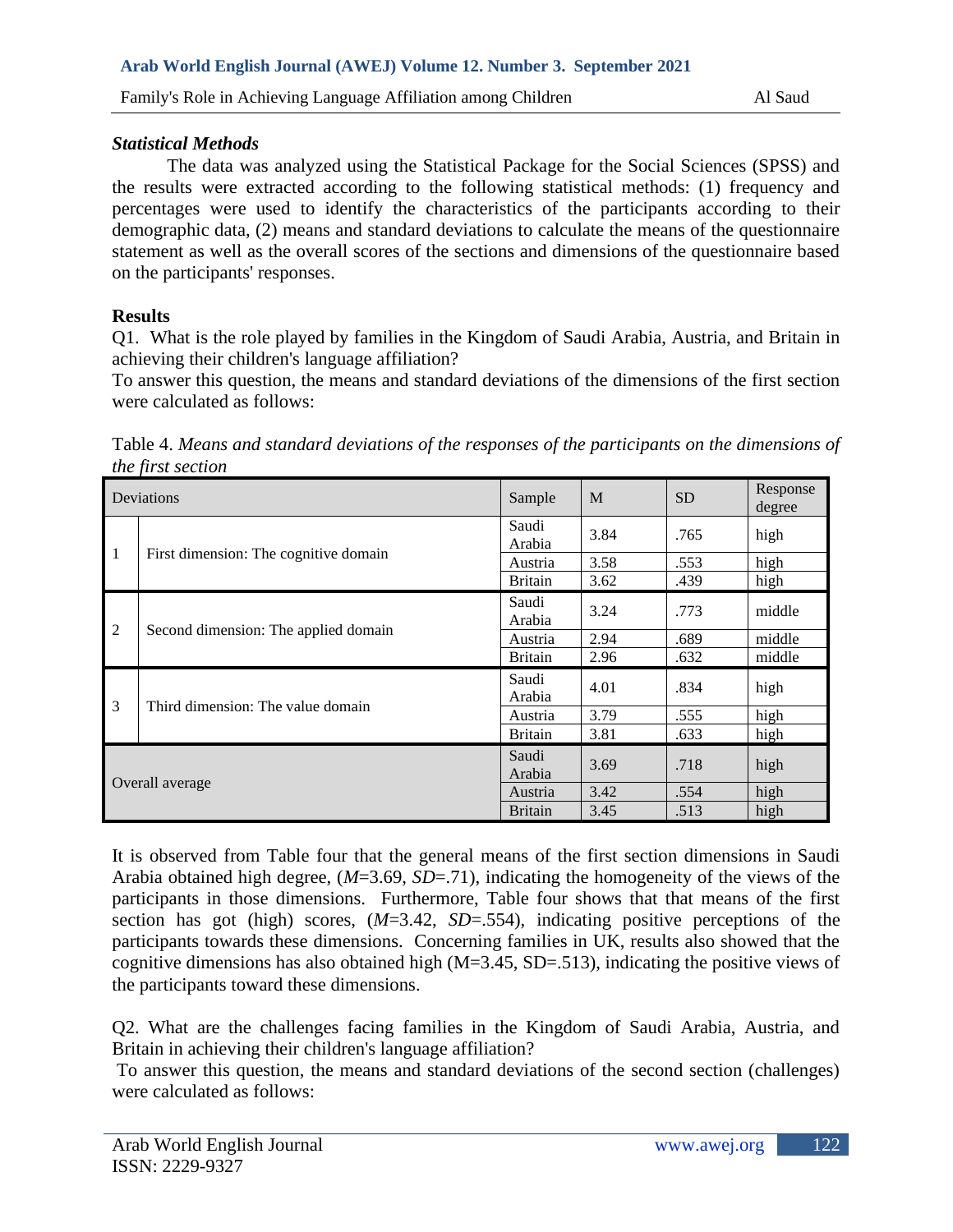Family's Role in Achieving Language Affiliation among Children Al Saud Al Saud

# *The Kingdom of Saudi Arabia*

Table 5. *Means and standard deviations of the respondents towards challenges that hindered family's role in achieving the language affiliation of children*

| Section                                                                                                                                  | Sample          | M    | <b>SD</b> | Order | response<br>degree |
|------------------------------------------------------------------------------------------------------------------------------------------|-----------------|------|-----------|-------|--------------------|
| second section: the challenges<br>The<br>facing activating the family's role in<br>achieving the language affiliation of its<br>children | Saudi<br>Arabia | 3.77 | $-746$    |       | high               |
|                                                                                                                                          | Austria         | 4.16 | $-602$    |       | high               |
|                                                                                                                                          | <b>Britain</b>  | 4.20 | $-429$    |       | extremely<br>high  |

Table five reveals that the challenges facing activating the family's role in achieving the language affiliation of their children in KSA has achieved (high) response, (*M*=3.77, *SD*=. 746). Likewise, the challenges to families in Austria obtained high degree, (M=4.16, SD= .602.

# **Discussion**

The current study tested the language affiliation among Arab children living in Saudi Arabia, England, and Austria. It also identified the challenges related to these families in term of mother tongue identity. Results revealed that the cognitive domain obtained higher means score than other domains. This can be attributed to the fact that the family is aware of the importance of the role it has in increasing their children's achievement in their native language. This is evident through adopting many strategies that contribute to supporting their children's affiliation to Arabic language such as speaking the language at home and encouraging children to learn songs and poems in Arabic. This can be attributed to the family awareness of the importance of adhering to the MT alongside other foreign languages, since foreign languages contribute to providing the individual with knowledge and open up prospects for him/her to study a new science. While this does not devalue the MT and its importance, it represents the national identity of the children, the language of the Qur'an and worships, and then the families tend to take many steps and strategies to support Arabic, such as speaking it at home and encouraging children to follow Arabic programs and Arabic literature to enhance their identity and affiliation.

That result is partly consistent with the findings of Tatar's (2015) study that parents play an important and vital role in developing and maintaining the native language and cultural identity of their children through conducting talks in Turkish, not English, making visits to Turkey continuously, and teaching children to speak in Turkish at home to enhance their language proficiency. Likewise, the study is consistent with Taha's (2010) and Zaiton (2012) studies that family has played the pivotal role is shaping the child's language identity and building feeling of belongness to mother tongue.

These positive results of respondents living in UK can be attributed to the fact that the family does not only view language as a means of communication, but rather views it as a way of clarifying and attaining Arab affiliation, love of the land, and being influenced by a concept of loyalty and belonging to the land. The family is considered a positive model for children to adhere to Arabic and encourages them to memorize the Qur'an as the source of Islamic legislation and worships. This would contribute to the development of the language skills of their children, as indicated by parents' awareness of the positive roles they must play to support their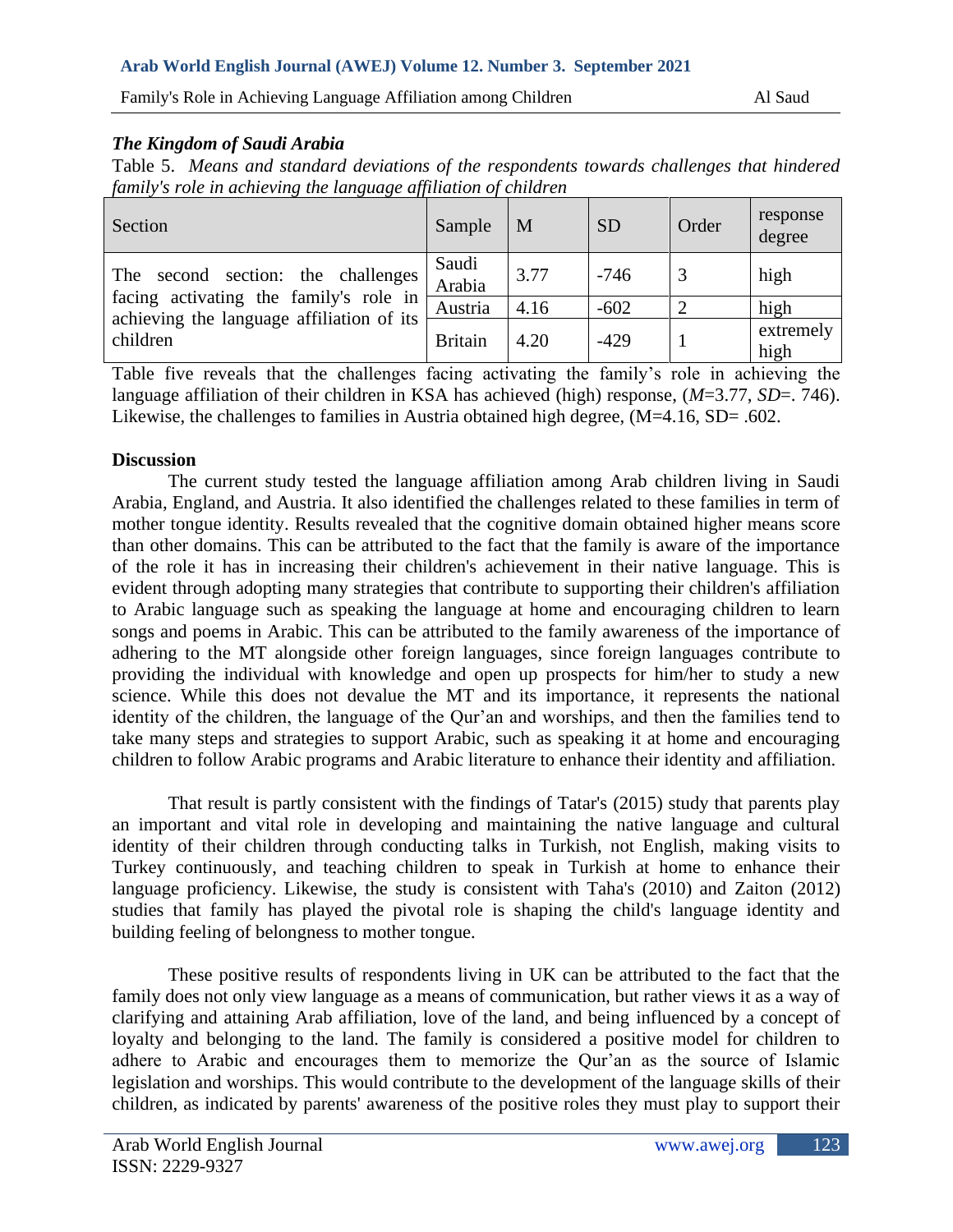children's language affiliation. This is also consistent with findings from Tatar (2015), Jubara (2013), and Clycq et al., (2021) indicating that parents play an important and vital role developing and maintaining their children's native language and cultural identity.

Concerning the challenges faced these families as addressed by the second research question, Arab families living in Saudi Arabia are so worried about the issue of language identity for their children despite being in Arab country. This can be attributed to the fact that the Arab world in general and Saudi Arabia in particular, for being the stronghold of Islam, face many threats of their native language, and then the children may be affected by some of the extraneous terms to Arabic, which parents may be unable to perceive and confront.

This is partially consistent with the findings of Jabara (2013) that the most important linguistic problems facing society and the family in the Arab world are the diglossic features of Arabic, which means that individuals are using two linguistic forms in one linguistic environment or a struggle between a written literary form and a common slang language in communication use.

This can be attributed to the insufficiency of some families' Arabic language skills and competencies, in addition to the great influence of the cultural and educational milieu surrounding the children, especially abroad. This result is partly in line with the findings of Zeitoun (2012) that the challenges facing the family in enriching the language of their children are the weakness of the parents' Arabic language, parents' enrolling their children in foreign schools and universities, and the presence of a foreign maid at home, thus affecting the child's native language. That result partly aligned with the findings of the Tatar (2015) that challenges related to facilitating learning of native language and maintaining cultural identity include lack of school support, lack of communication within the immigrant community, and limited time for parents to communicate and speak with children in Turkish to maintain the native language and Turkish cultural identity within American society.

Lastly, the challenges facing families in UK have got a (very high) degree of response (M=4.20, SD.299). This can be attributed to the British people's pride in their culture and heritage and their attempt to impose their cultural identity on the residents of British lands, especially the linguistic side, which makes the Arab families, face many problems in maintaining their children's language affiliation.

## **Conclusion**

This study investigated the current situation of some Arab families for enhancing language affiliation for their children and the challenges that face families with Arab environment (Saudi Arabia) and foreign environment (UK and Austria). Arab families are suffering from the loss of the native language of their children due to living in an unfamiliar environment and a lack of sources for speaking the native language. Not only that, Arab families living in Arab countries also suffer from the loss of their Arabic language as many families send their children to international schools where there are few opportunities for children to speak and write in their MT. Besides, many families adopt foreign nannies to bring up their children, resulting in acquiring the maid's foreign language and accents. These factors may lead to language loss and the absence of the pride of language affiliation. Results of this study showed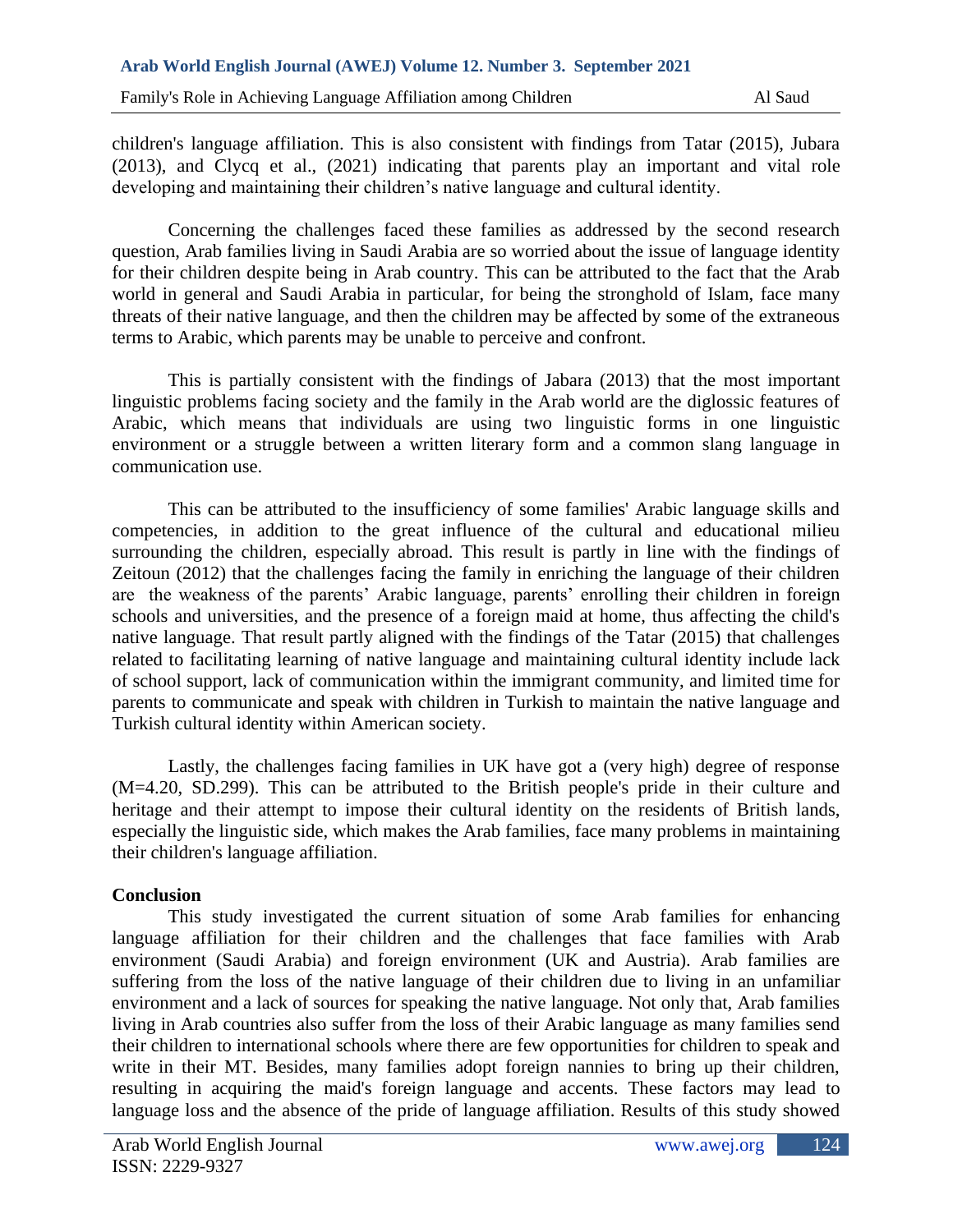that Arab families who are living in their homeland and speak their native language also face challenges in achieving language affiliation and language maintenance. Another challenge that meets Arab families who are living abroad is the struggle to maintain Arabic among their children due to diglossic features of Arabic; the an enormous distance between the spoken form (colloquial Arabic) used for oral communication and the literary written form (Classic Arabic) used in books and newspapers.

### **Recommendations**

In light of the study findings, many recommendations have been raised. First, training programs should be provided for parents to enable them to develop their children's MT and to care for their MT. Second, to establish a mechanism to take advantage of practices available online regarding developing the roles of parents in enhancing the language affiliation of their children. Third, to involve all family members in different extracurricular activities in schools where they can practice their mother tongue as to ease speaking and interacting with peers in their native language. Fourth, parents should encourage children to memorize the Holy Quran. Fifth, the role of social media in developing the language affiliation of children should be enhanced. Sixth, the role of the various cultural centers and attachés of Arab embassies should be activated in developing the children's language affiliation.

## **Study Limitations and Suggestions for Future Research**

The current study has many limitations. First, the study was limited to Arab families living in one Arab country and two foreign countries. More future studies were recommended to cover families living in many countries and identify the current situation and the challenges they struggle to maintain their native language for their children. The present study had collected data via a questionnaire which is known as limited in obtaining accurate results. Future studies need to conduct ethnographical studies to give a fine-grained picture about how Arabic is maintained and what the optimal ways Arab families do for maintaining their language and attaining language affiliation for their children. More studies are recommended to explore the role of the family in maintaining the cultural identity of children who are living abroad.

#### **About the author**:

**Dr. Aljohara Fahad Al Saud** is an assistant professor of Early Childhood, Department of Early Childhood, College of Education, King Saud University. She has published several papers in national and international journals. She is a member of many international Educational associations. Her research interest includes early childhood, language identity, language affiliation. Her orcid account is https://orcid.org/ 0000-0002-8806-0694

## **References**

Alhashimy, S. (2017). *Wohnen In Österreich-Eine Informationsbroschüre Auf Deutsch Und Arabisch*. Vienna: Samariterbund.

Al-Jumaily, S. (2015). Parents' first language is their children's second language. Language loss: Arabic is a case. *International Journal of English Language Teaching, 2*(2), 19-31.

Altaie, H. A. (2009). *Nashat Allagha* [Language Generation]. *Educational Studies, 6,* 195-220.

Ben Nafa, H. (2018). *Code-Switching as an evaluative strategy: Identity construction among ArabicEnglish bilinguals in Manchester*, (Unpublished Ph.D. Dissertation). Manchester Metropolitan University, UK.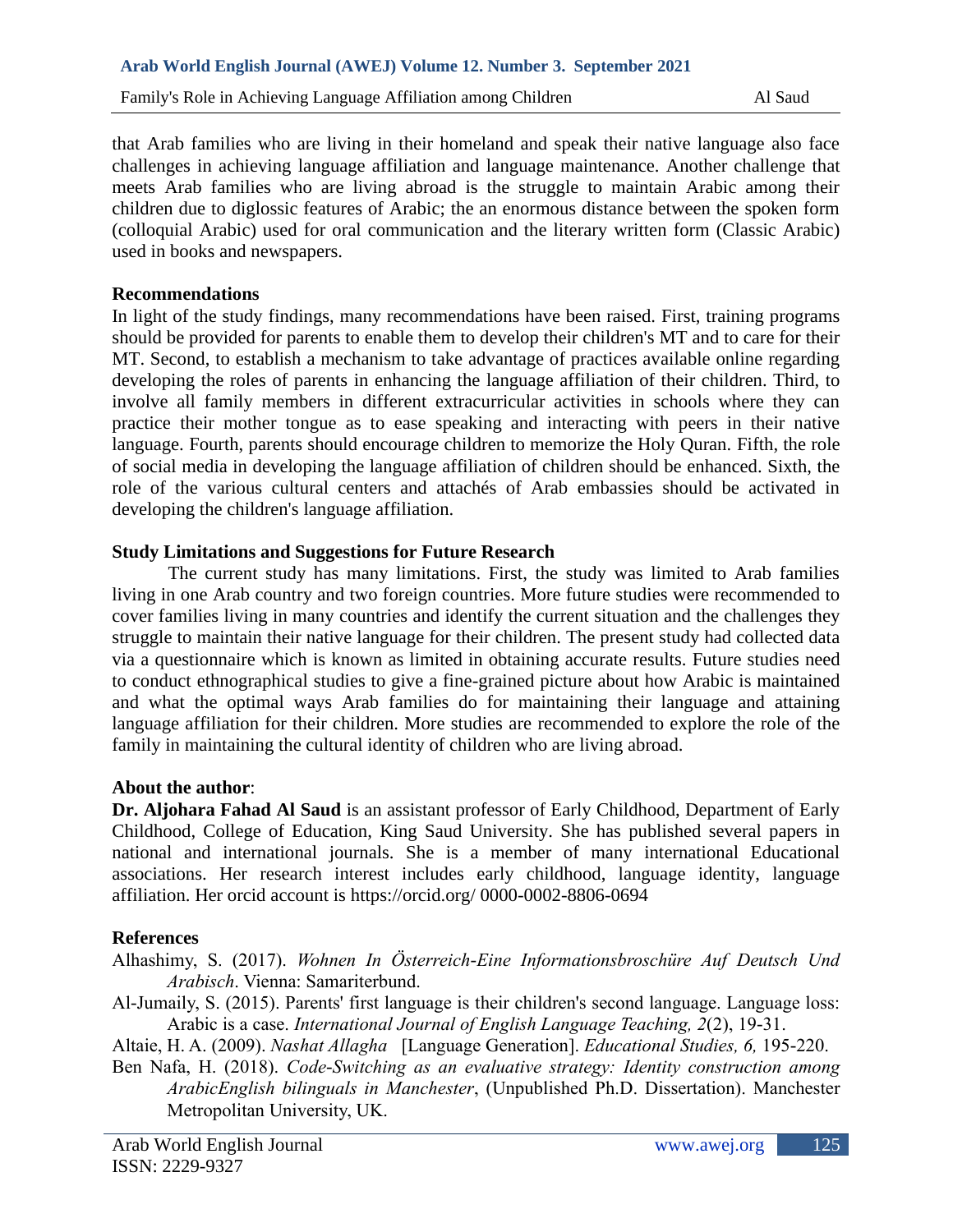Family's Role in Achieving Language Affiliation among Children Al Saud Al Saud

- Bou Raad, E. P., Hallit, S., Iskandar, K., & Zeenny, R. M. (2017). Validation of a patientpharmacist relationship measurement tool in Lebanon. *RRJPPS, 6*(2), 1-10.
- Caine, T. M. (2008). Do you speak global?: the spread of English and the implications for English language teaching. *Canadian Journal for New Scholars in Education, 1*(1), 1-11.
- Caldwell, J. D. (2013). *Examining the experiences and adjustment challenges of Saudi Arabian students in the California state university system*, (Unpublished Ph.D. Dissertation). California State University, USA.
- Chung, K. H. (2014). *Nonnative speaker teachers' professional identities: The effects of teaching experience and linguistic and social contexts,* (Unpublished Master's Thesis). University of California, Los Angeles.
- Cole, M. (2008). *The importance of parental involvement in language acquisition and activities and techniques to enhance the home-school connection,* (Unpublished Master's Thesis). Washington University School of Medicine, USA.
- Clycq, N., Driezen, A., & Verschraegen, G. (2021). (Sub) national and supranational identity among majority and minority youth in superdiverse urban schools. *Journal of Youth Studies, 24*(5), 563-579. <https://doi.org/10.1080/13676261.2020.1747604>
- Cunningham, U., & King, J. (2018). Language, ethnicity, and belonging for the children of migrants in New Zealand. *SAGE Open*, *8*(2), 1-11. [https://doi.org/10.1177/2158244018782571](https://doi.org/10.1177%2F2158244018782571)
- Dabla, K. (2015). *dawr altasadue al'usrii almaenawii fi zahar alaightirab alnafsii ladaa almarahiq.* ]*The role of the family moral crack in the back of adolescent psychological alienation : A case study of some adolescents*[ Sudan: Dar Al Jinan for Publishing and Distribution.
- Das, G., & Priya, M. (2017). Family History and Its Influence on Infants' Language Development. *Universal Journal of Psychology, 5*(1), 8-16. DOI: 10.13189/ujp.2017.050102
- Dean-El, V. (2019). *Understanding social workers' roles providing case management to Medicaid managed care enrollees*, (Unpublished PhD Dissertation). Walden University, USA.
- Figueiredo, S. (2017). *Learn a second language first a guide for L2 research in the context of languages other than English*. USA: Library of Congress Cataloging-in-Publication Data.
- Hamida, A. (2010). Taheel alwaldain wa afrad alosra limutabat taqiim alnomo alllagawi liabnaehim fi almarhala alasasia lsafof alarba alola [Rehabilitation of parents and family members to follow up on evaluating the linguistic development of their children in the basic stage of the first four grades]. *The 20th cultural season of the Jordanian Arabic Language Academy*, Amman, 23 October.
- Halawa, B. (2011). *Dawr alwalidayn fi takwin alshakhsiat alaijtimaeiat eind al'abna' dirasa maydaniat fi madinat dimashq [The role of parents in the formation of social personality*

*of children, a field study in Damascus*[ . *Damascus University Journal,* 27 (3/4), 71-109.

Hancock, A. (2014). Chinese Complementary Schools in Scotland and the Continua of Biliteracy. In X-L, Curdt-Christiansen, & A. Hancock (Eds.), *Learning Chinese in Diasporic Communities: Many Pathways to Being Chinese*, (pp. 59-80). Amsterdam: John Benjamins.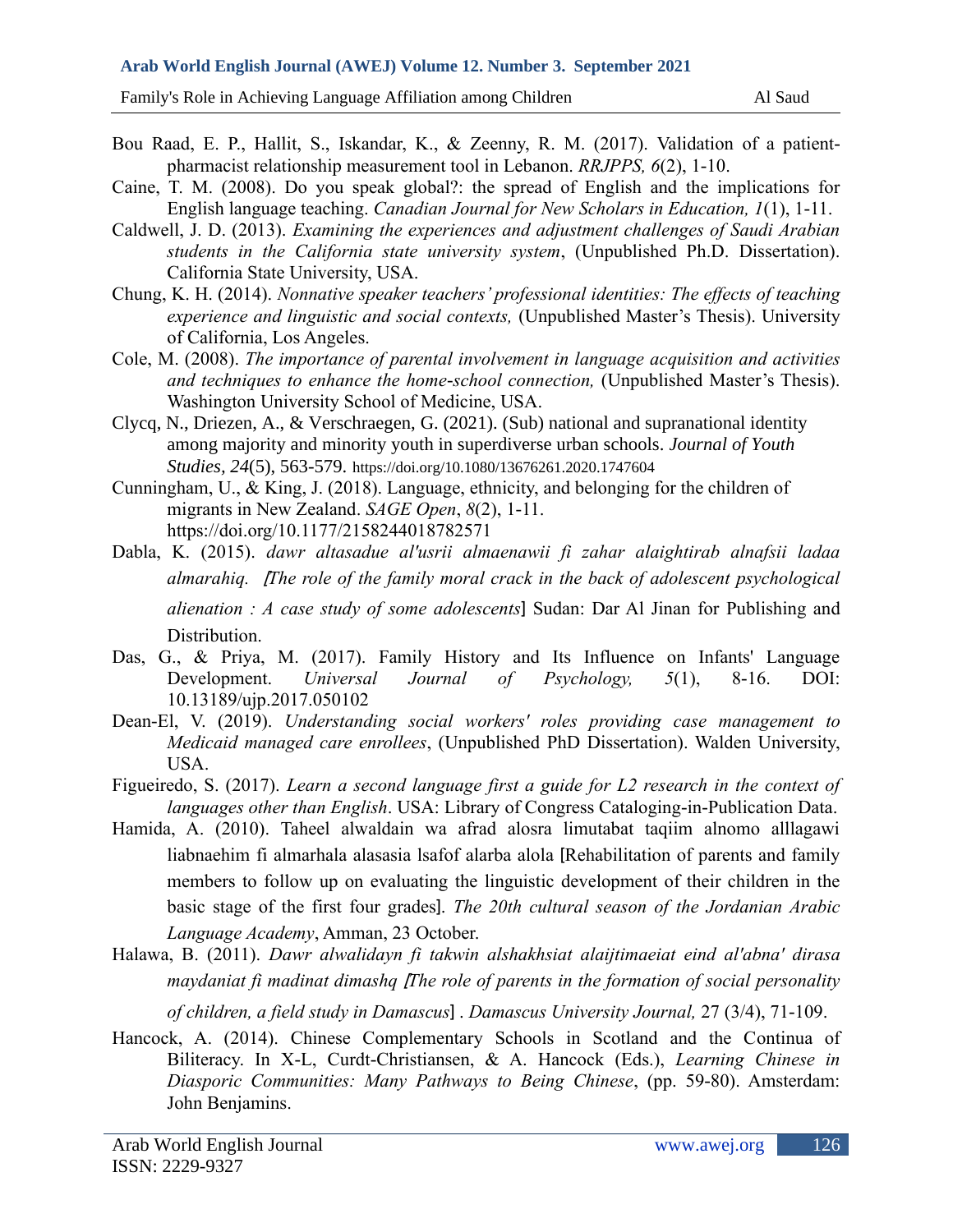Family's Role in Achieving Language Affiliation among Children Al Saud Al Saud

- Ibn Nafa, H. (2018). *Code-Switching as an Evaluative Strategy: Identity Construction among ArabicEnglish Bilinguals in Manchester*, (Unpublished PhD Dissertation). Manchester Metropolitan University, UK.
- Jin, L. (2015). Developing Chinese complimenting in a study abroad program. *Chinese Journal of Applied Linguistics (Quarterly), 38*(3), 277-300.<https://doi.org/10.1515/cjal-2015-0018>
- Jubara, O. B. (2013). Izdewagiat Allaga wa athrha fi almugtama. [Bilingualism and its impact on society and the family]. *Journal of Family Studies, 3,* 110-134
- Mattheoudakis, M., Chatzidaki, A., Maligkoudi, C., & Agathopoulou, E. (2016). Family and school language input: their role in bilingual children's vocabulary development. *JAL 31*, 49-69. https://doi.org/10.26262/jal.v0i31.8291
- Mead, A. (2013). *Identity and sentient emotions at work*, (Unpublished PhD Dissertation). Macquarie University, Australia.
- Merriam-Webster Dictionary. (2020, June 1). *Role*. Available at [https://www.merriam](https://www.merriam-webster.com/dictionary/role?utm_campaign=sd&utm_medium=serp&utm_source=jsonld)[webster.com/dictionary/role?utm\\_campaign=sd&utm\\_medium=serp&utm\\_source=jsonld](https://www.merriam-webster.com/dictionary/role?utm_campaign=sd&utm_medium=serp&utm_source=jsonld) .
- Mosty, N., Lefever, S., & Ragnarsdóttir, H. (2013). Parents' perspectives toward home language and bilingual development of preschool children [Special Issue 2013—Research and School Practice. University of Iceland, School of Education]. Netla—*Online Journal on Pedagogy and Education.* Retrieved from http://netla.hi.is/serrit/2013/rannsoknir\_og\_skolastarf/006.pdf
- Muhammad, S. (2012). *Aldawr altakamuli lil'usra walrawda fi eamaliat altanshia alaijtimaeia.* ]*The integrative role of the family and kindergarten in the process of social upbringing*[ *. Journal of Humanities, 8*, 110-125.
- Ng, P. C. L. (2017). *A Study of attitudes of dialect speakers towards the speak mandarin campaign in Singapore.* 1<sup>st</sup> Ed., Cham, Springer.
- Rovira, L. C. (2003). The Relationship between Language and Identity. The Use of the Home Language as a Human Right of the Immigrant. *REMHU – Revista Interdisciplinar da Mobilidade Humana, XVI*(31), 63-81.
- Saati, F. (2014*). al'idara alriyadia manahij albahth al'ilmi fi al'iidara alriyadia* ]*Sports Management Scientific research approaches]* . Cairo: Al-Arabi for Publishing and Distribution.
- Saleh, A. (2014). *alkhidma alaigtimaeia wa majalat almumarasat almihaniea.* ]*Social service and areas of professional practice*]. Egypt: Modern University Office.
- Steinicke, E., Walder, J., Loffler, R., & Beismann, M. (2010). Autochthonous Linguistic Minorities in the Italian Alpes: New Legislation – New Identifications – New Demographic Process. *Journal of Alpine Research, 99*(2), 1-14. DOI : 10.4000/rga.1454
- Taha, B. (2010). *dawr al'usra fi tanmiat mahara allugha alearabia ladaa al'atfal: dirasa wasafia tahlilia limarhalat ma qabl almadrasa walhalqa al'uwlaa min marhalat al'asas, mahaliyat jabal 'awlia' The role of the family in developing Arabic language skills of children: A preschool analytical descriptive study and the first level of the basic stage, Jabal Awliya locality (Unpublished Master's Thesis),* Omdurman Islamic University, Sudan.
- Tamis-LeMonda, C. S., & Rodriguez, E. T. (2009*). Parents' Role in Fostering Young Children's*